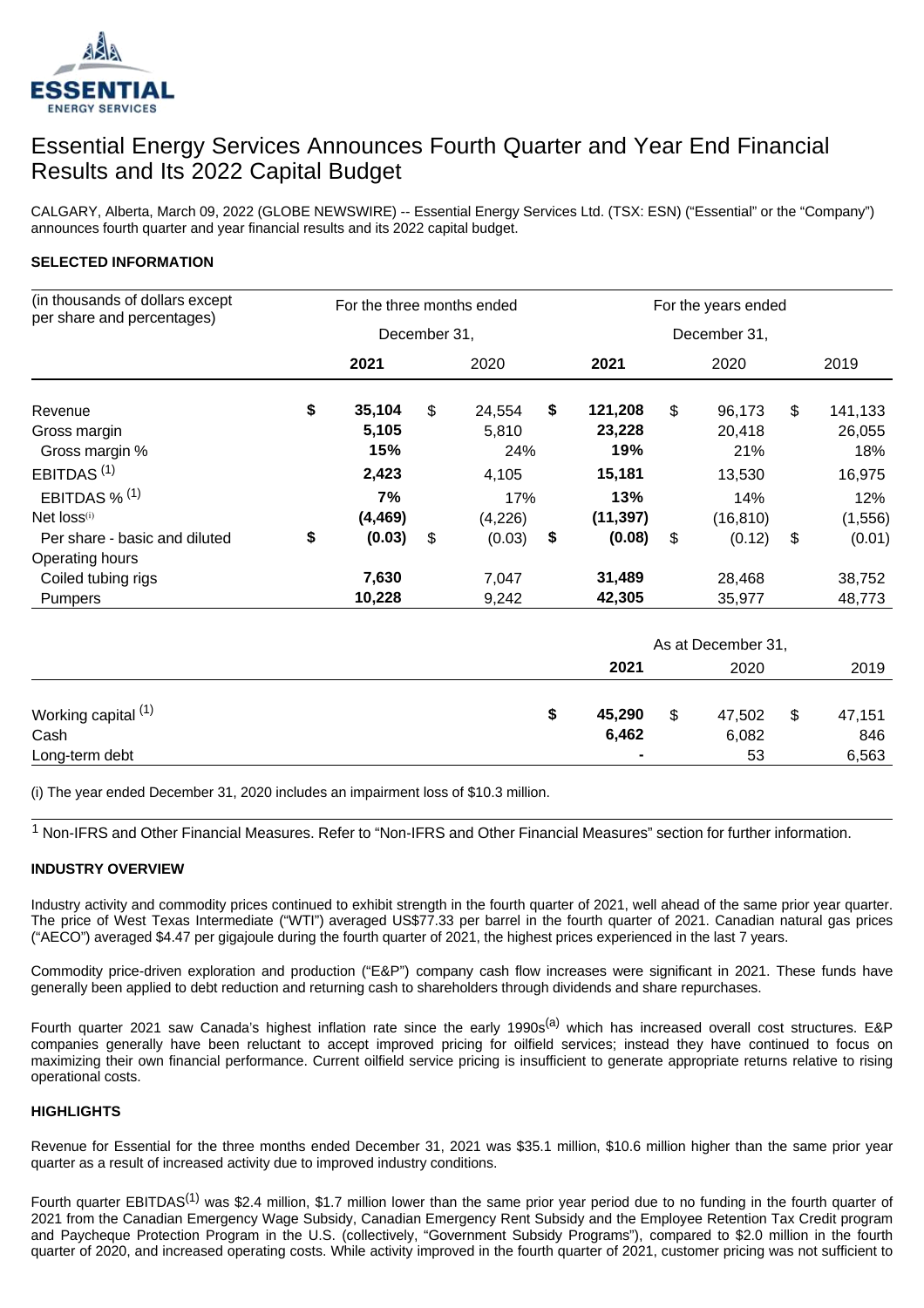offset rising operating costs, which negatively impacted  $EBITDAS<sup>(1)</sup>$ .

Key operating highlights included:

- Essential Coil Well Service ("ECWS") fourth quarter 2021 revenue was \$15.1 million, an increase of \$2.1 million compared to the same prior year period due to improved activity. Gross margin was \$2.1 million, \$1.5 million lower than the prior year quarter due to no funding from Government Subsidy Programs and higher operating costs.
- Tryton fourth quarter 2021 revenue was \$20.0 million, \$8.5 million higher than the same prior year period due to significantly increased activity in the quarter. Compared to the fourth quarter of 2020, Multi-Stage Fracturing System ("MSFS®") revenue increased as customers increased spending on completion activities. Conventional tool revenue also improved as customer spending increased on production and abandonment activities. Gross margin was \$3.3 million, \$0.5 million higher than the prior year period due to higher activity, offset by no funding from Government Subsidy Programs and higher operating costs.

On November 25, 2021, Essential amended its credit facility. The credit facility has a maturity date of November 30, 2024 and allows Essential to borrow up to \$25.0 million (the "Credit Facility").

For the year ended December 31, 2021, Essential reported revenue of \$121.2 million, \$25.0 million higher than the prior year due to higher activity. For the year ended December 31, 2021, EBITDAS<sup>(1)</sup> was \$15.2 million, \$1.7 million higher than the prior year due to improved activity, offset by lower funding from Government Subsidy Programs and increased operating costs. For the year ended December 31, 2021, Essential received \$4.4 million in funding under Government Subsidy Programs compared to \$7.3 million in 2020.

# Cash and Working Capital**(1)**

At December 31, 2021, Essential continued to be in a strong financial position with cash of \$6.5 million and working capital**(1)** of \$45.3 million. On March 9, 2022 Essential had \$1.5 million of cash net of long-term debt. The decrease in cash since December 31, 2021 is largely due to working capital**(1)** changes.

## **RESULTS OF OPERATIONS Segment Results – Essential Coil Well Service**

|                                                                        | For the three months ended<br>December 31, |              |                           |              |    | For the years ended<br>December 31, |    |               |  |
|------------------------------------------------------------------------|--------------------------------------------|--------------|---------------------------|--------------|----|-------------------------------------|----|---------------|--|
| (in thousands of dollars, except percentages, hours and<br>fleet data) |                                            | 2021         | 2020                      |              |    | 2021                                |    | 2020          |  |
| Revenue                                                                | \$                                         | 15,134       | $\mathfrak{L}$            | 13,059       | \$ | 59,253                              | \$ | 53,623        |  |
| Operating expenses                                                     |                                            | 13,020       |                           | 9,447        |    | 48,221                              |    | 39,296        |  |
| Gross margin<br>Gross margin %                                         | \$                                         | 2,114<br>14% | $\boldsymbol{\mathsf{S}}$ | 3,612<br>28% | \$ | 11,032<br>19%                       | \$ | 14,327<br>27% |  |
| <b>Operating hours</b>                                                 |                                            |              |                           |              |    |                                     |    |               |  |
| Coiled tubing rigs                                                     |                                            | 7,630        |                           | 7,047        |    | 31,489                              |    | 28,468        |  |
| <b>Pumpers</b>                                                         |                                            | 10,228       |                           | 9,242        |    | 42,305                              |    | 35,977        |  |
| Active equipment fleet (i) (ii)                                        |                                            |              |                           |              |    |                                     |    |               |  |
| Coiled tubing rigs                                                     |                                            | 12           |                           | 11           |    | 12                                  |    | 11            |  |
| Fluid pumpers                                                          |                                            | 10           |                           | 9            |    | 10                                  |    | 9             |  |
| Nitrogen pumpers                                                       |                                            | 4            |                           | 4            |    | 4                                   |    | 4             |  |
| Total equipment fleet <sup>(i)(iii)</sup>                              |                                            |              |                           |              |    |                                     |    |               |  |
| Coiled tubing rigs                                                     |                                            | 25           |                           | 29           |    | 25                                  |    | 29            |  |
| Fluid pumpers                                                          |                                            | 13           |                           | 19           |    | 13                                  |    | 19            |  |
| Nitrogen pumpers                                                       |                                            | 6            |                           | 8            |    | 6                                   |    | 8             |  |
|                                                                        |                                            |              |                           |              |    |                                     |    |               |  |

(i) Fleet data represents the number of units at the end of the period. Crewed equipment is less than active equipment.

(ii) In January 2022, one additional quintuplex fluid pumper went into service.

(iii) Total equipment fleet was reduced in the third quarter of 2021 for shallow coiled tubing rigs and lower capacity pumpers which are no longer expected to be reactivated.

ECWS revenue for the three months ended December 31, 2021 was \$15.1 million, an increase of \$2.1 million compared to the same prior year period. Higher activity as a result of improved industry conditions and higher revenue per operating hour both contributed to increased revenue in the current quarter. During the fourth quarter of 2021, ECWS experienced modest price increases from customers mainly related to partial cost recovery; however, price increases accepted by customers to date have been quite nominal. The majority of the increase in revenue per operating hour was due to the nature of the work performed during the quarter compared to the same prior year period.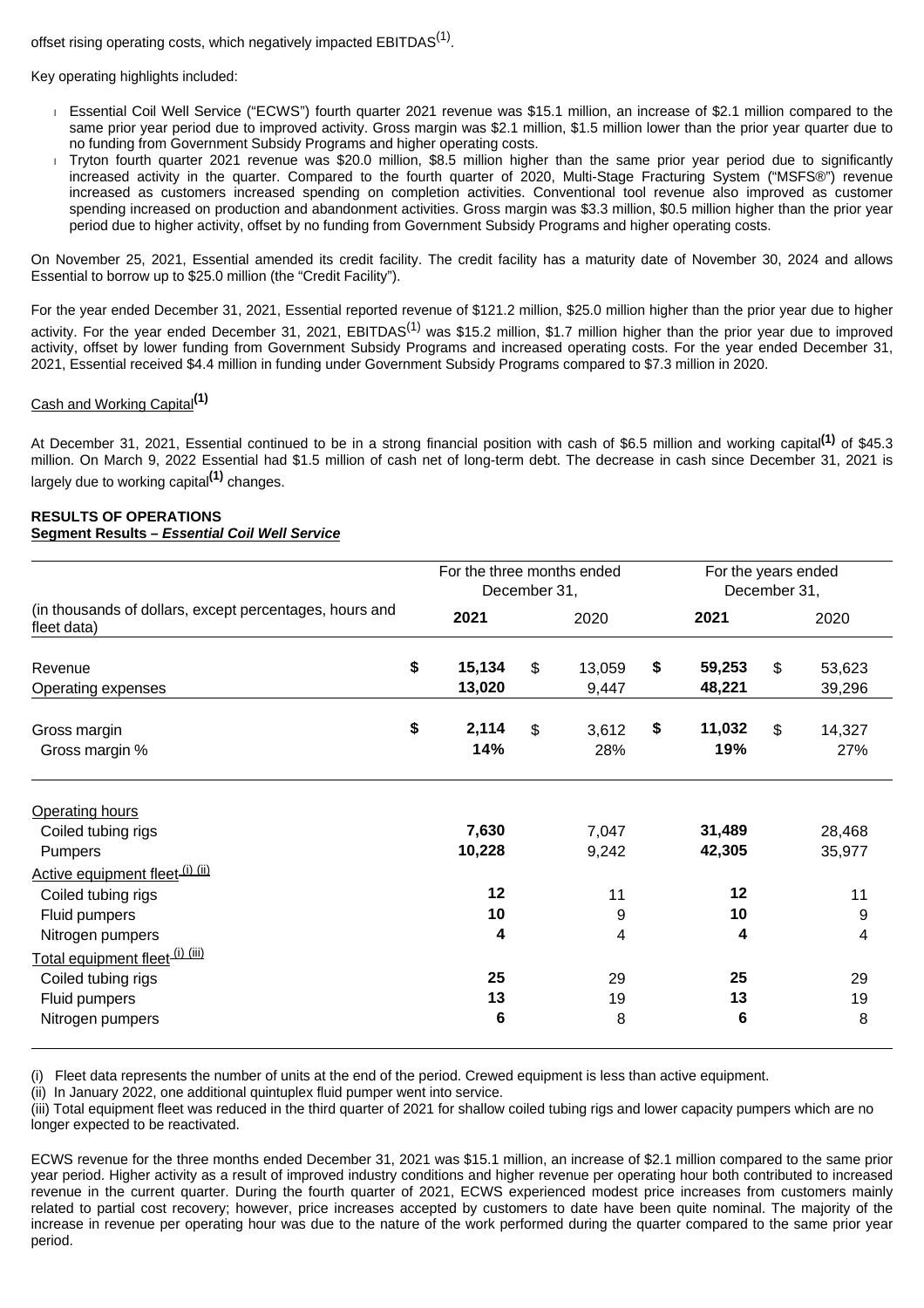Gross margin for the fourth quarter 2021 was \$2.1 million, \$1.5 million lower than the same prior year period. Higher operating costs related to wages, fuel and repairs & maintenance ("R&M"), combined with no funding received under Government Subsidy Programs, resulted in lower gross margin in the quarter. Customer pricing improvements were nominal in the quarter and were not sufficient to cover the inflationary increase of operating costs, further compressing gross margin. Fourth quarter 2021 gross margin percentage was 14% compared to 28% in the same prior year period.

During the fourth quarter of 2021, ECWS activated the first of two quintuplex fluid pumpers acquired at the beginning of 2021. The second quintuplex fluid pumper went into service in January 2022.

For the year ended December 31, 2021, ECWS revenue was \$59.3 million, \$5.6 million higher than the prior year due to increased industry activity. Gross margin was \$11.0 million, \$3.3 million lower than the prior year primarily due to lower funding received from Government Subsidy Programs and higher operating costs in the current year. Gross margin percentage was 19% in the current year, lower than the 27% in the prior year.

### **Segment Results – Tryton**

| (in thousands of dollars, except percentages)                       |              | For the three months ended |    |            |    |              | For the years ended |            |  |  |
|---------------------------------------------------------------------|--------------|----------------------------|----|------------|----|--------------|---------------------|------------|--|--|
|                                                                     | December 31, |                            |    |            |    | December 31, |                     |            |  |  |
|                                                                     |              | 2021                       |    | 2020       |    | 2021         |                     | 2020       |  |  |
| Revenue                                                             | \$           | 19,970                     | \$ | 11,495     | \$ | 61,955       | \$                  | 42,550     |  |  |
| Operating expenses                                                  |              | 16,703                     |    | 8.759      |    | 49,202       |                     | 34,761     |  |  |
| Gross margin                                                        | \$           | 3,267                      | \$ | 2,736      | \$ | 12,753       | \$                  | 7,789      |  |  |
| Gross margin %                                                      |              | 16%                        |    | 24%        |    | 21%          |                     | 18%        |  |  |
| Tryton revenue - % of revenue                                       |              | 45%                        |    |            |    | 35%          |                     |            |  |  |
| Tryton MSFS <sup>®</sup><br><b>Conventional Tools &amp; Rentals</b> |              | 55%                        |    | 33%<br>67% |    | 65%          |                     | 35%<br>65% |  |  |
|                                                                     |              |                            |    |            |    |              |                     |            |  |  |

Tryton fourth quarter 2021 revenue was \$20.0 million, an increase of \$8.5 million compared to the same prior year period. Fourth quarter 2021 Tryton MSFS® revenue increased, compared to the prior year period, as customers increased spending on completion activities. Conventional tool revenue also improved compared to the prior year period as customer spending increased on production and abandonment activities due to improved industry conditions.

Gross margin for the fourth quarter of 2021 was \$3.3 million, \$0.5 million higher than the prior year due to a significant increase in activity offset by no funding received from Government Subsidy Programs. Gross margin in the quarter was further compressed by increased operating costs, primarily related to inventory and wages, and the inability to pass these increased costs onto customers in the form of higher prices. Fourth quarter 2021 gross margin percentage was 16%, compared to 24% in the same prior year period.

For the year ended December 31, 2021, Tryton revenue was \$62.0 million, \$19.4 million higher than 2020 due to improved industry conditions. Gross margin was \$12.8 million, \$5.0 million higher than the prior year as a result of significantly higher activity, offset by increased wages and inventory costs along with lower funding received under Government Subsidy Programs. As a percentage of revenue, gross margin improved to 21%, compared to 18% in the prior year as fixed costs were spread over a larger revenue base.

#### **Purchase of Property and Equipment**

| (in thousands of dollars)                 | For the three months ended |       |   |       |    | For the years ended<br>December 31, |    |          |  |
|-------------------------------------------|----------------------------|-------|---|-------|----|-------------------------------------|----|----------|--|
|                                           | December 31,               |       |   |       |    |                                     |    |          |  |
|                                           |                            | 2021  |   | 2020  |    | 2021                                |    | 2020     |  |
| <b>ECWS</b>                               | \$                         | 1,375 | S | 124   | \$ | 5,620                               | \$ | 1,125    |  |
| Tryton                                    |                            | 836   |   | 165   |    | 1,888                               |    | 770      |  |
| Corporate                                 |                            | 10    |   |       |    | 72                                  |    | 49       |  |
| Purchase of property and equipment        |                            | 2,221 |   | 289   |    | 7,580                               |    | 1,944    |  |
| Less proceeds on disposal of equipment    |                            | (259) | S | (246) | S  | (1, 351)                            | S  | (2, 280) |  |
| Net equipment expenditures (proceeds) (1) | S                          | 1,962 |   | 43    | S  | 6,229                               | \$ | (336)    |  |

Essential classifies its purchase of property and equipment as growth capital<sup>(1)</sup> and maintenance capital<sup>(1)</sup>:

| (in thousands of dollars) |              | For the three months ended |              | For the years ended |  |
|---------------------------|--------------|----------------------------|--------------|---------------------|--|
|                           | December 31. |                            | December 31. |                     |  |
|                           | 2021         | 2020                       | 2021         | 2020                |  |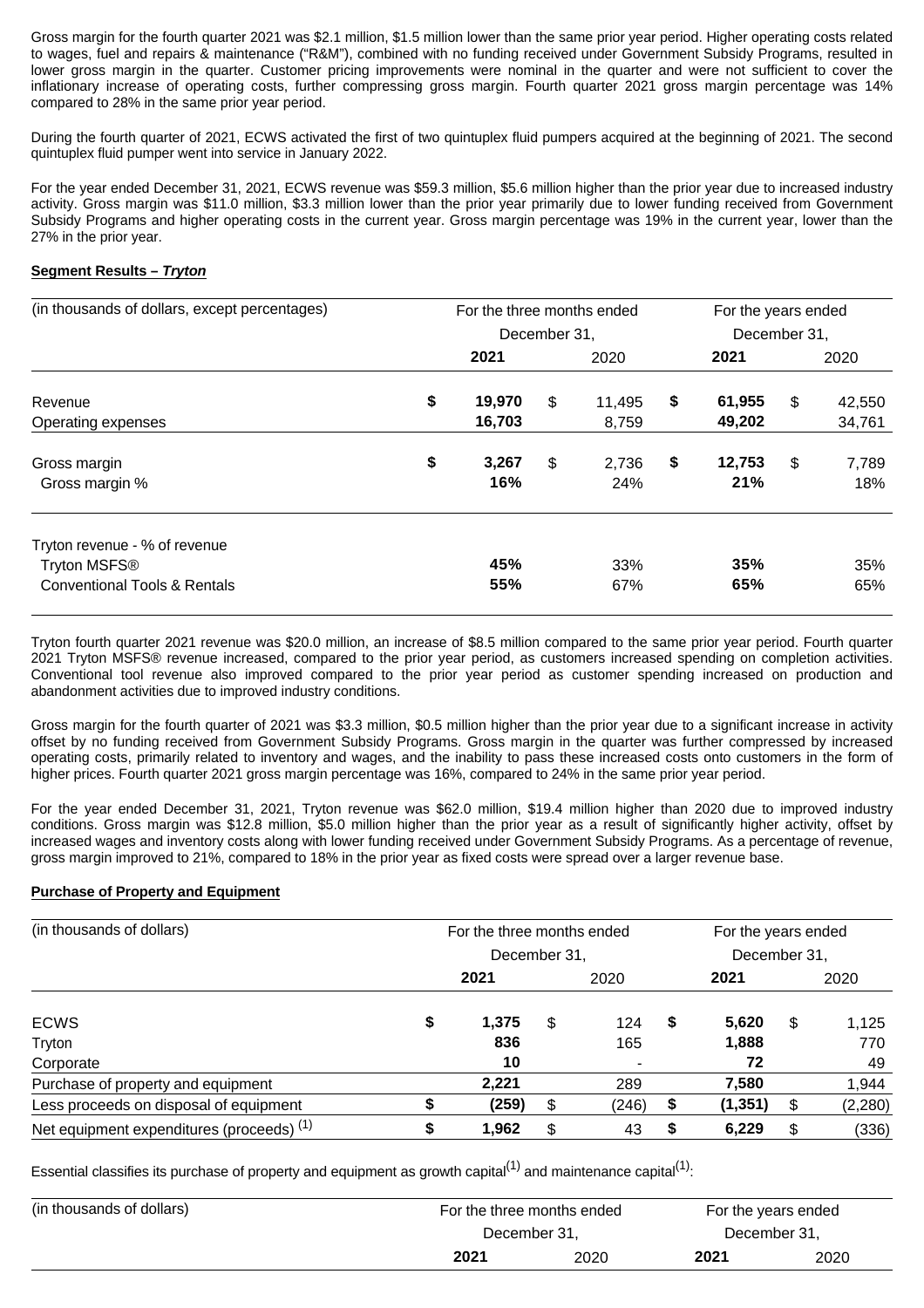| Growth capital (1)                 | 970   |     | 3.807 |      |
|------------------------------------|-------|-----|-------|------|
| Maintenance capital (1)            | . 251 | 289 |       | .944 |
| Purchase of property and equipment | 2.221 | 289 | .580  | ,944 |

For the twelve months ended December 31, 2021, Essential's growth capital spending primarily related to the acquisition and refurbishment of two quintuplex fluid pumpers in ECWS and the purchase of specialty drill pipe in Tryton. One quintuplex fluid pumper went into service during the fourth quarter 2021 and the second quintuplex fluid pumper went into service in January 2022. For the twelve months ended December 31, 2021, Essential's maintenance capital spending was focused on costs incurred to maintain the active fleet.

For each of 2021 and 2020, asset dispositions primarily related to the sale of redundant, old or obsolete assets such as pickup trucks, shallow coiled tubing rigs and older, low capacity fluid and nitrogen pumpers. These assets had nominal value to the ongoing operations of Essential.

#### **2022 Capital Budget**

Essential's 2022 capital budget was set at \$6 million for the purchase of property and equipment and relates to spending on maintenance activities. Essential will continue to monitor fleet activity and industry opportunities and adjust its spending as appropriate. The 2022 capital budget is expected to be funded with cash, operational cashflow and, if needed, the Credit Facility.

#### **OUTLOOK**

During the fourth quarter of 2021, the price for each of WTI and AECO continued to strengthen and both have further improved in early 2022. With these strong commodity prices, the outlook for industry drilling and completion activity in 2022 is optimistic. Industry analysts are generally projecting that E&P company spending in the Western Canadian Sedimentary Basin will be higher in 2022 than 2021 with the price of oil trading at its highest level since 2008. Strong commodity prices and the constant degradation effect of well declines is expected to drive an increase in spending on drilling and completions in the coming year.

Continuing with the theme established during 2021, although E&P company cash flows have been significant, this surplus cash flow has generally been applied to debt reduction and returning funds to shareholders through dividends and share repurchases. This is expected to continue into the foreseeable future. The industry E&P capital reinvestment ratio in Canada (capital spending as a percentage of cash flow) for 2021 was only 34% <sup>(b)</sup>, compared to approximately 69% <sup>(b)</sup> over the past 5 years, and well over 100% <sup>(b)</sup> before 2017. This ratio is anticipated to remain similar in 2022 compared to 2021. However, as debt is reduced or eliminated, E&P companies may shift some of their focus back to incremental growth and well development spending.

During 2021, cost inflation of wages, fuel, inventory and R&M activities increased Essential's cost structure and is continuing into 2022.

Cost inflation in Canada has been significant and general inflation recently passed 5% <sup>(c)</sup> in January 2022 for the first time since September 1991. As well, there is concern that supply chain disruptions could further increase costs in the oilfield services sector in the year. Given inflation risk and rising costs, current oilfield service pricing is insufficient for Essential to generate appropriate returns or support the expansion of crews and activation of additional equipment.

So far, E&P companies have been reluctant to accept pricing increases for oilfield services other than nominal cost recovery for components such as fuel, as E&P companies seek to maximize financial performance by controlling costs. Even at today's activity levels, the oilfield services sector in Canada is experiencing labor shortages. Retaining and attracting personnel to the oilfield services sector is a challenge in today's market. Logical supply-demand dynamics suggest the need for future price increases as E&P companies compete for limited oilfield service crews and equipment.

To date, first quarter 2022 activity has been relatively steady and ahead of activity in the same prior year quarter. However, despite improved activity, gross margin percentage is expected to be reduced compared to first quarter 2021 as a result of no government subsidies in 2022, combined with increased operating costs primarily driven by inflation and minimal improvements in customer pricing.

ECWS has the industry's largest active and total deep coiled tubing fleet. This includes ECWS's eight coiled tubing rigs with capacity greater than 6,500 meters, which the Company estimates is more than one third of the Canadian industry fleet for this type of specialized completions equipment. With the addition of two quintuplex fluid pumpers, ECWS's active fleet includes 12 coiled tubing rigs and 11 fluid pumpers. ECWS is not crewing this entire active fleet. Maintenance of an active fleet above what is currently crewed allows customers to have access to preferred, efficient equipment for differing completion techniques and formation/well pad needs. As the industry continues to recover, ECWS has additional inactive equipment available for reactivation.

With the expected industry completions activity recovery in 2022, Tryton anticipates increased demand for its MSFS® completion downhole tools. Tryton's conventional downhole tool business in each of Canada and the U.S. is also expected to improve.

Essential is well-positioned to benefit from the anticipated service-industry recovery cycle. Essential's strengths include its well-trained workforce, industry leading coiled tubing fleet, value-adding downhole tool technologies and sound financial footing. As industry activity improves, Essential will focus on obtaining appropriate pricing for its services. Essential is committed to meeting the growing demands of its key customers, the continued focus on ESG initiatives, maintaining its strong financial position and developing its cash flow generating businesses. On March 9, 2022, Essential had cash net of long-term debt of \$1.5 million. Essential's ongoing financial stability is a strategic advantage as the industry continues to transition into a period of expected growth.

The fourth quarter and year end 2021 Management's Discussion and Analysis ("MD&A") and Financial Statements are available on Essential's website at [www.essentialenergy.ca](http://www.essentialenergy.ca/) and on SEDAR at [www.sedar.com](http://www.sedar.com/).

## **(1)Non-IFRS and Other Financial Measures**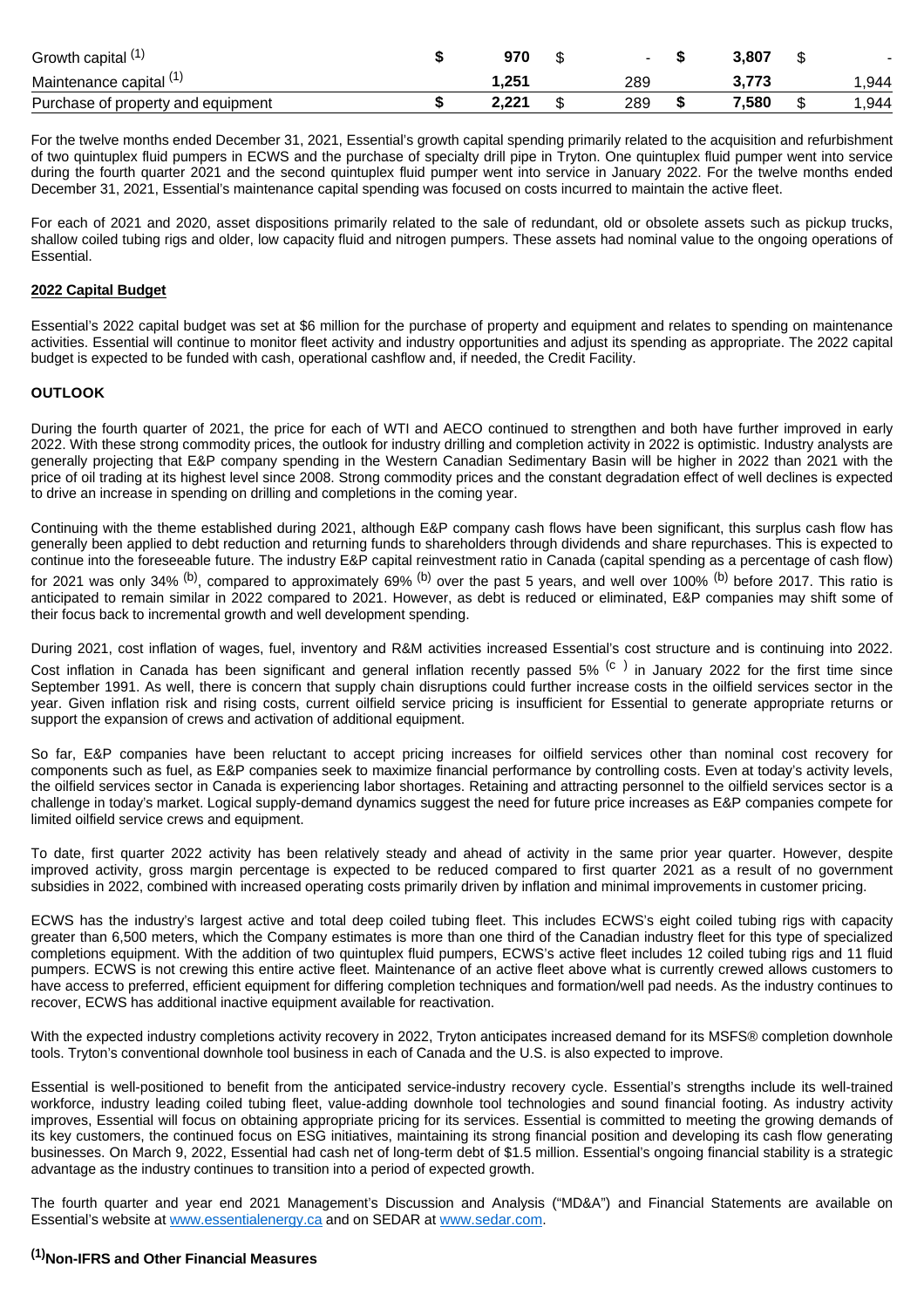Certain specified financial measures in this news release, including "EBITDAS", "EBITDAS %", "growth capital", "maintenance capital", "net equipment expenditures" and "working capital", do not have a standardized meaning as prescribed under International Financial Reporting Standards ("IFRS"). These measures should not be used as an alternative to IFRS measures because they may not be comparable to similar financial measures used by other companies. These specified financial measures used by Essential are further explained in the Non-IFRS and Other Financial Measures section of the MD&A (available on the Company's profile on SEDAR at [www.sedar.com\)](http://www.sedar.com/), which section is incorporated by reference herein.

EBITDAS and EBITDAS % – EBITDAS is not a standardized financial measure under IFRS and might not be comparable to similar financial measures disclosed by other companies. EBITDAS % is a non-IFRS ratio and is calculated as EBITDAS divided by total revenue. Management believes that in addition to net loss, the most directly comparable IFRS measure, EBITDAS is a useful measure to enhance investors understanding of Essential's results from its principal business activities prior to consideration of how those activities are financed, how the results are taxed and how the results are impacted by non-cash charges. EBITDAS is generally defined as earnings before finance costs, income taxes, depreciation, amortization, transaction costs, losses or gains on disposal, write-down of assets, impairment loss, foreign exchange gains or losses, and share-based compensation, which includes both equity-settled and cash-settled transactions. These adjustments are relevant as they provide another measure which is considered an indicator of Essential's results from its principal business activities. EBITDAS % is used as a supplemental financial measure by management to evaluate cost efficiency.

The following table reconciles EBITDAS to net loss:

| (in thousands of dollars)        | For the three months ended |     |          |    |              |    | For the years ended |  |
|----------------------------------|----------------------------|-----|----------|----|--------------|----|---------------------|--|
|                                  | December 31.               |     |          |    | December 31, |    |                     |  |
|                                  | 2021                       |     | 2020     |    | 2021         |    | 2020                |  |
| <b>EBITDAS</b>                   | \$<br>2,423                | \$  | 4,105    | \$ | 15,181       | \$ | 13,530              |  |
| Share-based compensation expense | 2,307                      |     | 2,536    |    | 7,653        |    | 2,107               |  |
| Other (income) expense           | (61)                       |     | 593      |    | (31)         |    | (211)               |  |
| Impairment loss                  |                            |     |          |    |              |    | 10,293              |  |
| Depreciation and amortization    | 4,268                      |     | 4,729    |    | 17,874       |    | 19,141              |  |
| Finance costs                    | 370                        |     | 446      |    | 1,071        |    | 1,604               |  |
| Loss before income tax           | \$<br>(4, 461)             | S   | (4, 199) | \$ | (11, 386)    | \$ | (19, 404)           |  |
| Income tax expense (recovery)    | 8                          |     | 27       |    | 11           |    | (2,594)             |  |
| Net loss                         | \$<br>(4, 469)             | \$. | (4,226)  | \$ | (11, 397)    | \$ | (16, 810)           |  |

The following table calculates EBITDAS %:

| (in thousands of dollars, except percentages) | For the three months ended |              |    |        |    | For the years ended |      |        |  |
|-----------------------------------------------|----------------------------|--------------|----|--------|----|---------------------|------|--------|--|
|                                               |                            | December 31, |    |        |    | December 31,        |      |        |  |
|                                               |                            | 2021         |    | 2020   |    | 2021                | 2020 |        |  |
| <b>EBITDAS</b>                                |                            | 2,423        | S  | 4,105  | \$ | 15,181              | \$   | 13,530 |  |
| Revenue                                       |                            | 35.104       | £. | 24,554 | S  | 121,208             | \$   | 96,173 |  |
| <b>EBITDAS %</b>                              |                            | 7%           |    | 17%    |    | 13%                 |      | 14%    |  |

## **ESSENTIAL ENERGY SERVICES LTD. CONSOLIDATED STATEMENTS OF FINANCIAL POSITION**

|                                     |              | As at   |              | As at   |  |  |
|-------------------------------------|--------------|---------|--------------|---------|--|--|
|                                     | December 31, |         | December 31, |         |  |  |
| (in thousands of dollars)           |              | 2021    |              | 2020    |  |  |
| <b>Assets</b>                       |              |         |              |         |  |  |
| Current                             |              |         |              |         |  |  |
| Cash                                | \$           | 6,462   | \$           | 6,082   |  |  |
| Trade and other accounts receivable |              | 29,341  |              | 22,026  |  |  |
| Inventory                           |              | 31,111  |              | 32,157  |  |  |
| Prepayments and deposits            |              | 1,826   |              | 1,625   |  |  |
|                                     |              | 68,740  |              | 61,890  |  |  |
| Non-current                         |              |         |              |         |  |  |
| Property and equipment              |              | 81,532  |              | 89,460  |  |  |
| Right-of-use lease asset            |              | 8,814   |              | 8,513   |  |  |
|                                     |              | 90,346  |              | 97,973  |  |  |
| <b>Total assets</b>                 | \$           | 159,086 | \$           | 159,863 |  |  |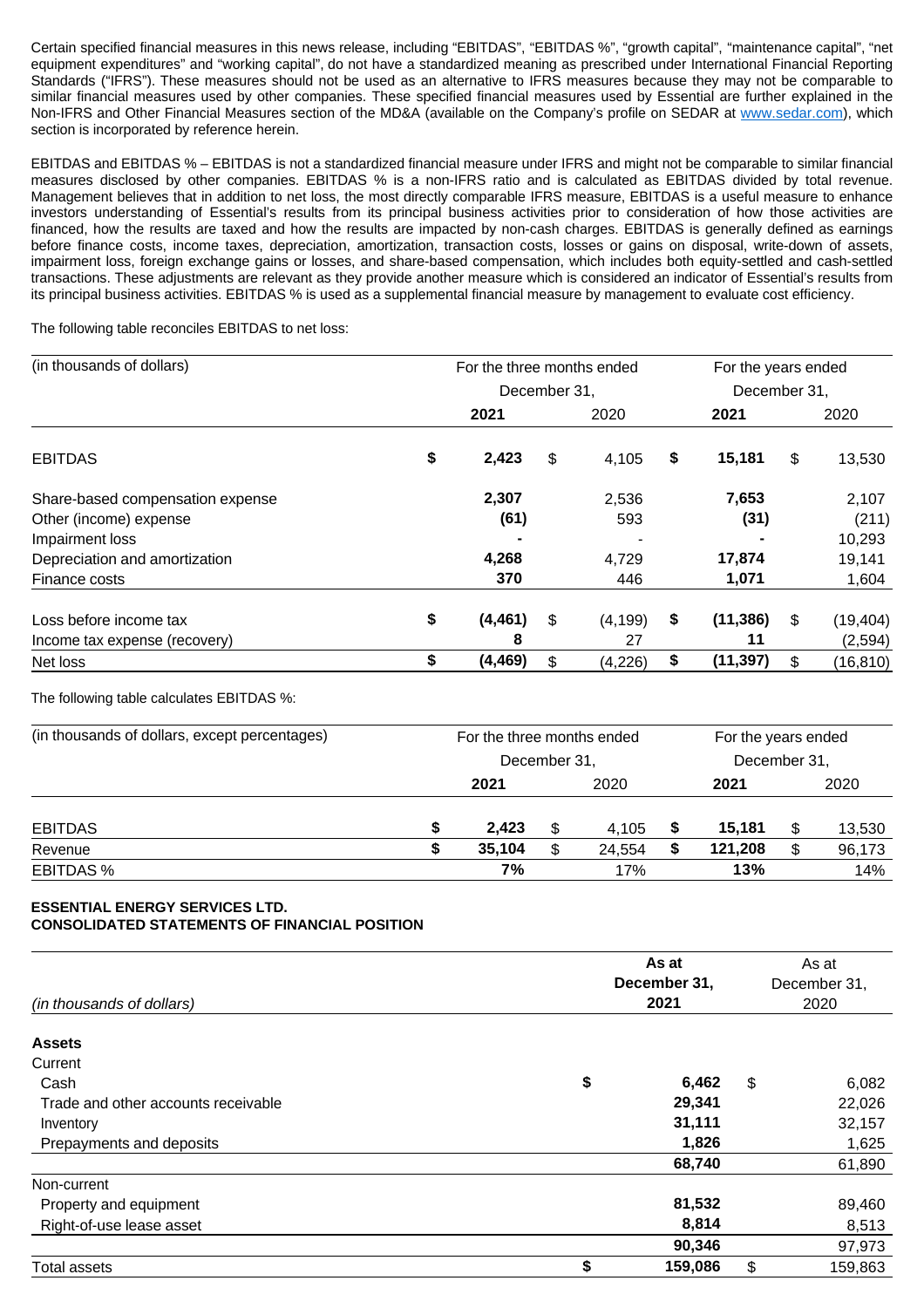# **Liabilities**

| Current                            |               |               |
|------------------------------------|---------------|---------------|
| Trade and other accounts payable   | \$<br>14,399  | \$<br>8,905   |
| Share-based compensation           | 4,115         | 1,369         |
| Income taxes payable               | 23            | 25            |
| Current portion of lease liability | 4,913         | 4,089         |
|                                    | 23,450        | 14,388        |
| Non-current                        |               |               |
| Share-based compensation           | 6,188         | 3,443         |
| Long-term debt                     |               | 53            |
| Long-term lease liability          | 6,622         | 7,801         |
|                                    | 12,810        | 11,297        |
| <b>Total liabilities</b>           | 36,260        | 25,685        |
| <b>Equity</b>                      |               |               |
| Share capital                      | 272,732       | 272,732       |
| Deficit                            | (156, 607)    | (145, 210)    |
| Other reserves                     | 6,701         | 6,656         |
| <b>Total equity</b>                | 122,826       | 134,178       |
| Total liabilities and equity       | \$<br>159,086 | \$<br>159,863 |

### **ESSENTIAL ENERGY SERVICES LTD. CONSOLIDATED STATEMENTS OF NET LOSS AND COMPREHENSIVE LOSS**

|                                                     | For the years ended |                           |           |  |  |
|-----------------------------------------------------|---------------------|---------------------------|-----------|--|--|
|                                                     |                     | December 31,              |           |  |  |
| (in thousands of dollars, except per share amounts) | 2021                |                           | 2020      |  |  |
| Revenue                                             | \$<br>121,208       | $\boldsymbol{\mathsf{s}}$ | 96,173    |  |  |
| Operating expenses                                  | 97,980              |                           | 75,755    |  |  |
| Gross margin                                        | 23,228              |                           | 20,418    |  |  |
| General and administrative expenses                 | 8,047               |                           | 6,888     |  |  |
| Depreciation and amortization                       | 17,874              |                           | 19,141    |  |  |
| Share-based compensation expense                    | 7,653               |                           | 2,107     |  |  |
| Impairment loss                                     |                     |                           | 10,293    |  |  |
| Other income                                        | (31)                |                           | (211)     |  |  |
| Operating loss                                      | (10, 315)           |                           | (17,800)  |  |  |
| Finance costs                                       | 1,071               |                           | 1,604     |  |  |
| Loss before taxes                                   | (11, 386)           |                           | (19, 404) |  |  |
| Current income tax expense                          | 11                  |                           | 30        |  |  |
| Deferred income tax recovery                        |                     |                           | (2,624)   |  |  |
| Income tax expense (recovery)                       | 11                  |                           | (2, 594)  |  |  |
| Net loss                                            | (11, 397)           |                           | (16, 810) |  |  |
| Unrealized foreign exchange gain                    | 35                  |                           | 295       |  |  |
| Comprehensive loss                                  | \$<br>(11, 362)     | $\mathfrak{F}$            | (16, 515) |  |  |
| Net loss per share                                  |                     |                           |           |  |  |
| Basic and diluted                                   | \$<br>$(0.08)$ \$   |                           | (0.12)    |  |  |
| Comprehensive loss per share                        |                     |                           |           |  |  |
| <b>Basic and diluted</b>                            | \$<br>(0.08)        | -S                        | (0.12)    |  |  |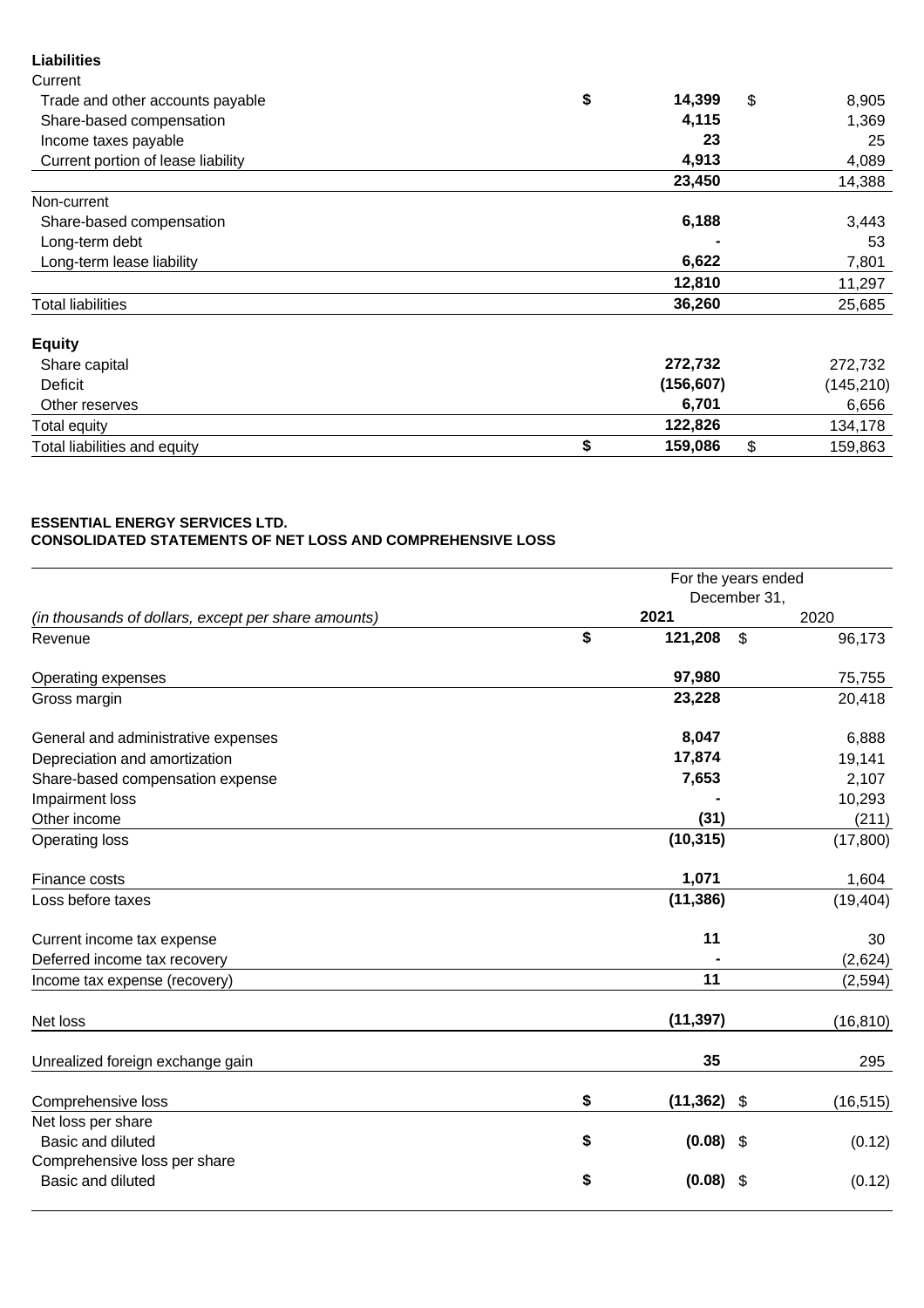#### **ESSENTIAL ENERGY SERVICES LTD. CONSOLIDATED STATEMENTS OF CASH FLOWS**

|                                                                        |    | For the years ended |           |
|------------------------------------------------------------------------|----|---------------------|-----------|
|                                                                        |    | December 31,        |           |
| (in thousands of dollars)                                              |    | 2021                | 2020      |
| <b>Operating Activities:</b>                                           |    |                     |           |
| Net loss                                                               | \$ | $(11,397)$ \$       | (16, 810) |
| Non-cash adjustments to reconcile net loss to operating cash flow:     |    |                     |           |
| Depreciation and amortization                                          |    | 17,874              | 19,141    |
| Deferred income tax recovery                                           |    |                     | (2,624)   |
| Share-based compensation                                               |    | 10                  | 22        |
| (Recovery) provision for impairment of trade receivable                |    | (525)               | 1,100     |
| Finance costs                                                          |    | 1,071               | 1,604     |
| Impairment loss                                                        |    |                     | 10,293    |
| Gain on disposal of assets                                             |    | (88)                | (399)     |
| Funds flow                                                             |    | 6,945               | 12,327    |
| Changes in non-cash operating working capital:                         |    |                     |           |
| Trade and other accounts receivable before provision                   |    | (6, 747)            | 1,571     |
| Inventory                                                              |    | 960                 | 4,236     |
| Income taxes payable                                                   |    | (2)                 | (7)       |
| Prepayments and deposits                                               |    | (201)               | 164       |
| Trade and other accounts payable                                       |    | 5,377               | (2, 353)  |
| Share-based compensation                                               |    | 5,491               | 884       |
| Net cash provided by operating activities                              |    | 11,823              | 16,822    |
| <b>Investing Activities:</b>                                           |    |                     |           |
| Purchase of property and equipment                                     |    | (7, 580)            | (1,944)   |
| Non-cash investing working capital in trade and other accounts payable |    | 120                 | (257)     |
| Proceeds on disposal of equipment                                      |    | 1,351               | 2,280     |
| Net cash (used in) provided by investing activities                    |    | (6, 109)            | 79        |
| <b>Financing Activities:</b>                                           |    |                     |           |
| Decrease in long-term debt                                             |    | (53)                | (6,697)   |
| Finance costs paid                                                     |    | (377)               | (543)     |
| Payments of lease liability                                            |    | (4, 895)            | (4, 422)  |
| Net cash used in financing activities                                  |    | (5, 325)            | (11,662)  |
|                                                                        |    |                     |           |
| Foreign exchange loss on cash held in a foreign currency               |    | (9)                 | (3)       |
| Net increase in cash                                                   |    | 380                 | 5,236     |
| Cash, beginning of year                                                |    | 6,082               | 846       |
| Cash, end of year                                                      | \$ | 6,462<br>\$         | 6,082     |

## **FORWARD-LOOKING STATEMENTS AND INFORMATION**

This news release contains "forward-looking statements" and "forward-looking information" (collectively referred to herein as "forwardlooking statements") within the meaning of applicable securities legislation. Such forward-looking statements include, without limitation, forecasts, estimates, expectations and objectives for future operations that are subject to a number of material factors, assumptions, risks and uncertainties, many of which are beyond the control of the Company.

Forward-looking statements are statements that are not historical facts and are generally, but not always, identified by the words "expects", "anticipates", "believes", "focus", "forecast", "forward", "projects", "maintain", "intends", "estimates", "continues", "future", "outlook", "opportunity", "aim", "probable", "seek", "budget", "ongoing" and similar expressions, or are events or conditions that "will", "would", "may", "likely", "could", "should", "can", "typically", "traditionally" or "tends to" occur or be achieved. This news release contains forward-looking statements, pertaining to, among other things, the following: the carrying values of Essential's assets and liabilities; Essential's capital spending budget and expectations of how it will be funded; general economic activity; oil and natural gas industry and oilfield services sector activity and outlook; the impact of E&P cashflow increases, the deployment of incremental cash flow and E&P capital spending; the industry E&P capital reinvestment ratio in Canada; oilfield service pricing, including the possible implications of current pricing on future growth; the Company's capital management strategy and financial position; Essential's strengths, focus, outlook, activity levels, cost structure, gross margin percentage, impact of inflation, supply chain implications, active and inactive equipment, market share and crew counts; and Essential's cash position as a strategic advantage.